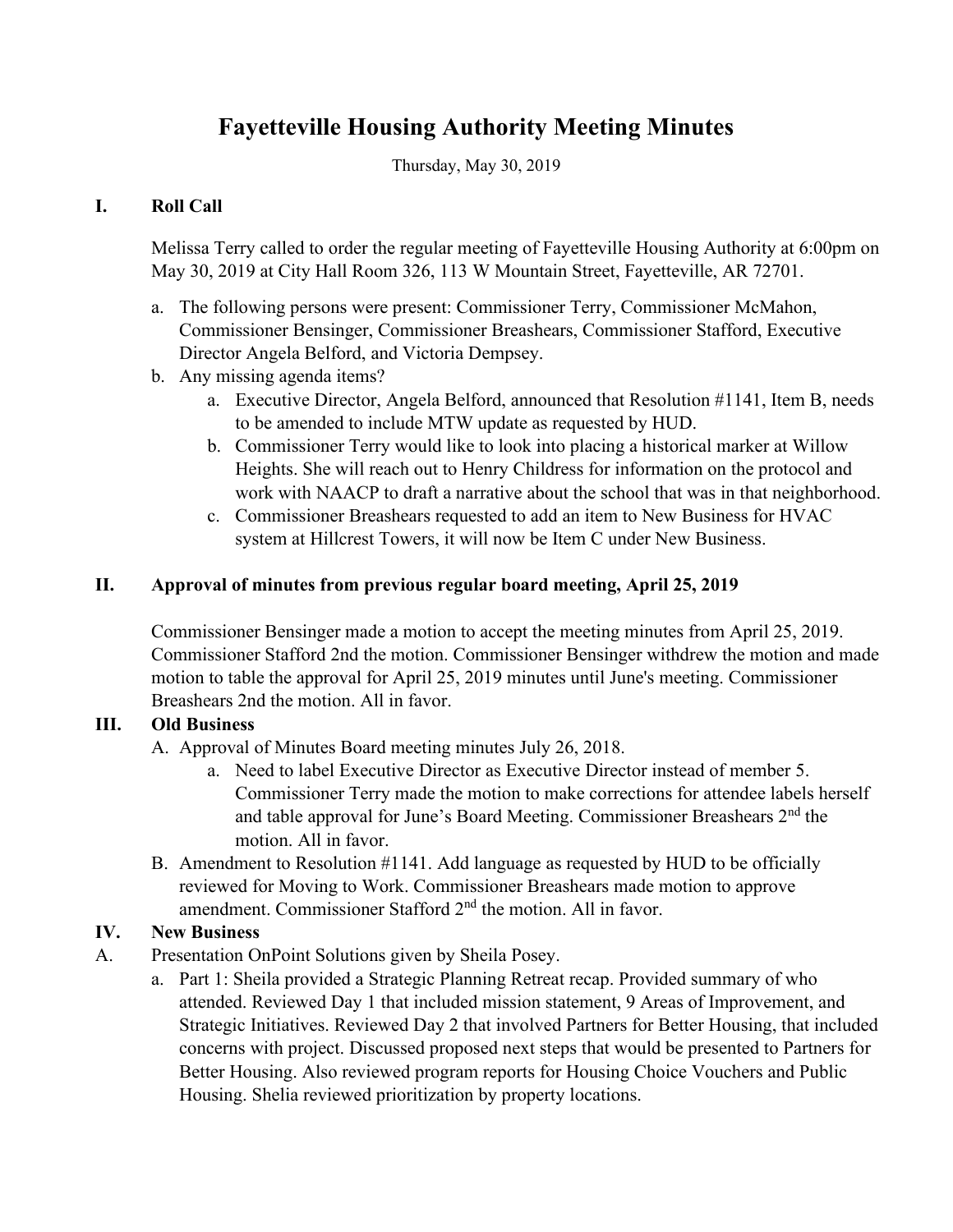- b. Part 2: Resident Survey & Landlord Survey; Objectives and Methods. Conduct surveys anonymously. Will provide prizes as incentives. Residents provided feedback for incentives such as Wal-Mart and Aldi gift cards. Residents suggested that we track names of all tenants and check mark who turned in for fear of others stealing surveys to increase their chance of winning prizes. Fear of accessibility and language barriers was brought up. Suggestion of using multi-prong approach with multiple options. Survey attached to each door, in person, drop boxes at Morgan Manor and Lewis Plaza, and meter mail for Section 8 tenants. Discussed proposed timeline, start to deploy survey June 10th, leave open for 1 month, 2 focus groups at each property (2 per week), marketing surveys, and then provide update at 6/27/19 Board Meeting. Will complete feedback 7/8-7/15 (week prior to July Board Meeting 7/25).
- c. Commissioner Terry asked for an update regarding Partners for Better Housing's May Board Meeting. Angela Belford attended the past meeting and stated that there was limited discussion regarding concern slides provided by Sheila Posey. Angela Belford attended subcommittee meeting on 5/14/19, Casey Kleinhenz presented the idea of looking at it as a service agreement, negotiate pay, leverage money from city with ADFA assistance with bottom 1/3 (less than 80% AMI). High Street work with top 1/3 since they are market rate. That leaves the questions as what to do with middle 1/3? PfBH will further discuss at next board meeting in June. FHA's goal is to work to leverage dollars in order to increase housing stock in the community. Being a bridge partner with PfBH would allow FHA to do that. Commissioner Terry suggested that we look into the National Housing Trust Fund and invite Kyle Putman with ADFA to speak at next meeting regarding available housing programs.
- B. Resolution #1146 Approval of Final Mission Statement Commissioner Breashears motioned to approve mission statement with amendment to include "The Fayetteville Housing Authority provides safe, quality, affordable housing as a basic human right in order to build community resilience, improve intergenerational public health outcomes, and increase equitable opportunities". Commissioner Stafford to 2nd. All in favor.

#### C. HVAC System at Hillcrest Towers

a. Commissioner Breashears brought up that he along with a select number of residents inspected air units with permission. He stated that 13 out of the 120 units were inspected were found with missing filters or were dirty. He would like the issue to be resolved to be now. Executive Director met with construction manager and inspected a HVAC unit. In that specific unit, the filter was installed properly at the time it was designed. It is designed to be installed at the bottom and at an angle. Johnson Mechanical stated that the coils don't need to be cleaned as often as filters, which was done last 4 years ago. Johnson Mechanical can provide a quote to complete filter work. Executive Director suggested that since it will be a dirty job, it would be best to clean/address issues during the renovation while units are empty. Estimated completion is  $10 - 12$  months. Commissioner Breashears requested to attend next walk through with Executive Director and Johnson Mechanical next week. Executive Director accepted Commissioner Breashears request. Commissioner Breashears also requested that FHA make a call to Train to get bottom intake filter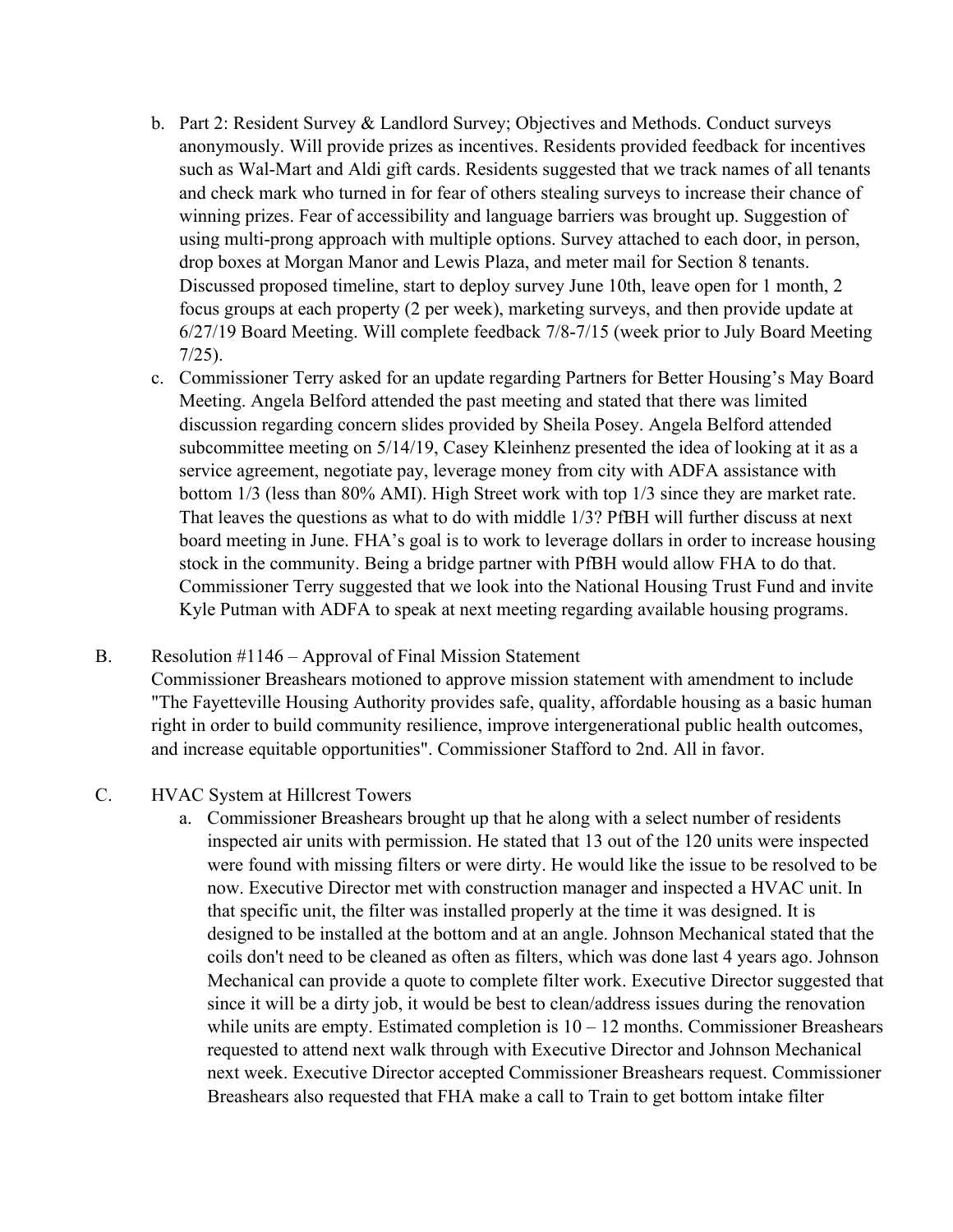replaced and to show maintenance how to replace/clean filters properly. FHA will schedule with Train.

b. Commissioner Breashears requested an executive session to discuss a personnel issue. Commissioner Terry requested that it be saved until meeting finished. Commissioner Breashears agreed.

## D. Staff Reports

- a. Executive Director
	- i. Hillcrest Towers Renovation started on May 13, 2019
	- ii. Plumbing leak on May 11, 2019 expedited the office ceiling demolition
		- 1.Restoration company called in to dry and clean after leak.
		- 2.Ceiling in pool table room and conference room was concrete, which is taking longer to demo. In the process walls were damaged and it was discovered that the front windows were attached to the ceiling.
		- 3.Next construction project meeting is scheduled for June 5, 2019.

# iii. Annual Audit

- 1.No major findings and official report will be given later this year
- 2.They were very helpful with questions and reviewing the audit process. It will be very beneficial for the next FY audit.
- iv. FHA Development: North Gate renovation project update
	- 1.Residents began moving in on May 6, 2019
	- 2.Previous owners are scheduled to be moved out May 31, 2019 and then the kitchen will be set up for residents.
	- 3.New flooring, windows, painting, and asbestos abatement was completed within 34 days of property purchase.
	- 4.Next phase will include filing with city rezoned, electric upgrades & sidewalk widening, along with new roofing.
	- 5.Highest Priorities discussed included community kitchen, grit infused paint on steps, adding protocols when issues arise, uncompleted work orders.

Commissioner Terry motioned for a 10-minute break at 8:30p. Called to return to meeting at 8:40p.

- 6.Public Comment on North Gate concerns included: Shuttle services between North Gate and Hillcrest Towers, Meals on Wheels, meal services, mail process, power washing sidewalks, formal protocol for maintenance issues, Cox still not workingrequested group meeting with tech, washer and dryer service, parking clarification especially for those with handicap tags, policy to return to Hillcrest Towers, walking hazards on property, security protocols, tornado/fire policies, handrail to smoking area, room 123 has exposed electrical wires, 119 & 123 not flushing with toilet paper, safety rails for showers/tubs, rusty pipe removal, electrical and plumbing inspection, closets for clothing, a way to prepare food besides a microwave.
- 7.Commissioner Breashears requested a construction manager to finish out the property.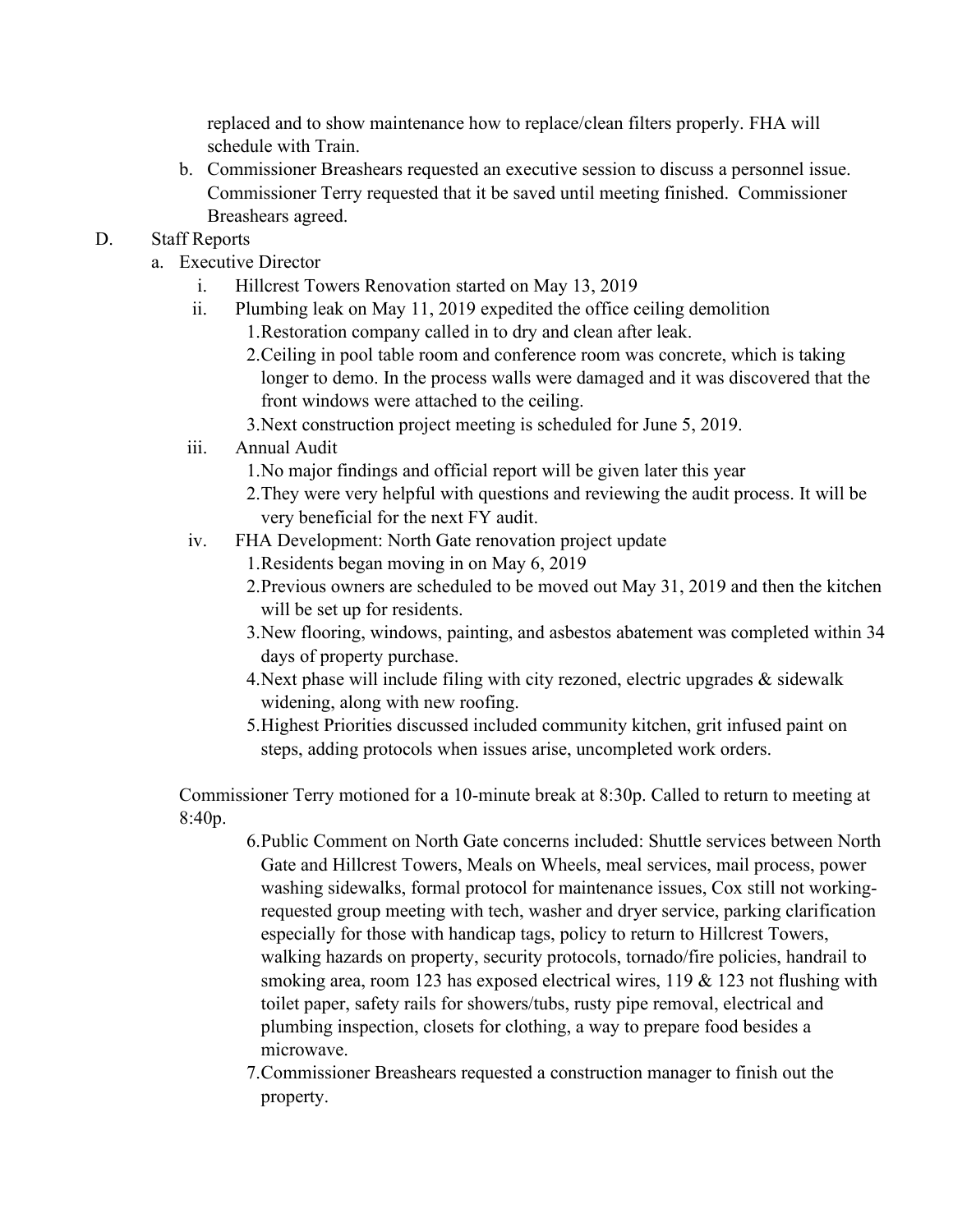- 8.Commissioner Terry agreed to organize a community cleanup day at North Gate.
- 9.The Chancellor Hotel donated furniture from multiple rooms that included 18 queen mattresses, headboards, dressers, and furniture for lobby. Hogbox sold a trailer for \$1,500 and donated dropping it off to be loaded and moved to Hillcrest Towers so it could be used as storage during the renovation. The plan will be to sell the trailer once FHA is done using it.
- 10. Executive Director met with Yolanda Fields to discuss CDBG funding. Eligible projects for public facilities funding include washers and dryers and lobby improvements. Next step is to attend the workshop on July 31, 2019 and then turn in request in August 2019.
- b. Public Housing Director Report
	- i. Morgan Manor has one vacancy, Lewis Plaza and Willow Heights are both at capacity, and Hillcrest Towers has 4 vacancies but are being used for relocating residents on the 1<sup>st</sup> run of construction and will be filled as soon as possible.
	- ii. Reports on numbers and time taken for work orders for the month. Report on online applications and online rent payments.
	- iii. DFA report on collection loss funds received.
	- iv. Update on Emergency Safety and Security Capital Fund Grant. To be completed and overnighted to office in Washington on June 4, 2019.
	- v. All tenants were successfully moved from Hillcrest Towers to North Gate at this time. Update on those who have not moved yet.
- c. Operations and Voucher Program Manager Report
	- i. At capacity for both VASH and Housing Choice Vouchers.
	- ii. Waiting for update on request to acquire HUD Held Reserves.
	- iii. TBRA Approved.
	- iv. MTW submitted. Once amended resolution is submitted, we will be waiting on review.
- d. Job postings for Housing Navigator, Receptionist, and additional maintenance. TPC (The Payroll Company) is handling the postings. Commissioner Terry requested that we add a "Career" Tab to our website and post listings there as well.
- E. Resolution #1147 Approval of homeless preference
	- a. Executive Director discussed the process of potential homeless preference starting with Housing Choice Vouchers and then potentially with Public Housing later. Also discussed multiple options of how to implement the process including allocating a percent of new vouchers (10% recommended) to the Coordinated Entry Committee though the NWA Continuum of Care.
	- b. Commissioner Terry motioned to approve homeless preference using NWA Continuum of Care Coordinated Entry in addition to include Public Housing at the same time. Commissioner Breashears to 2nd the motion. All in favor. Will approve resolution at June's meeting.